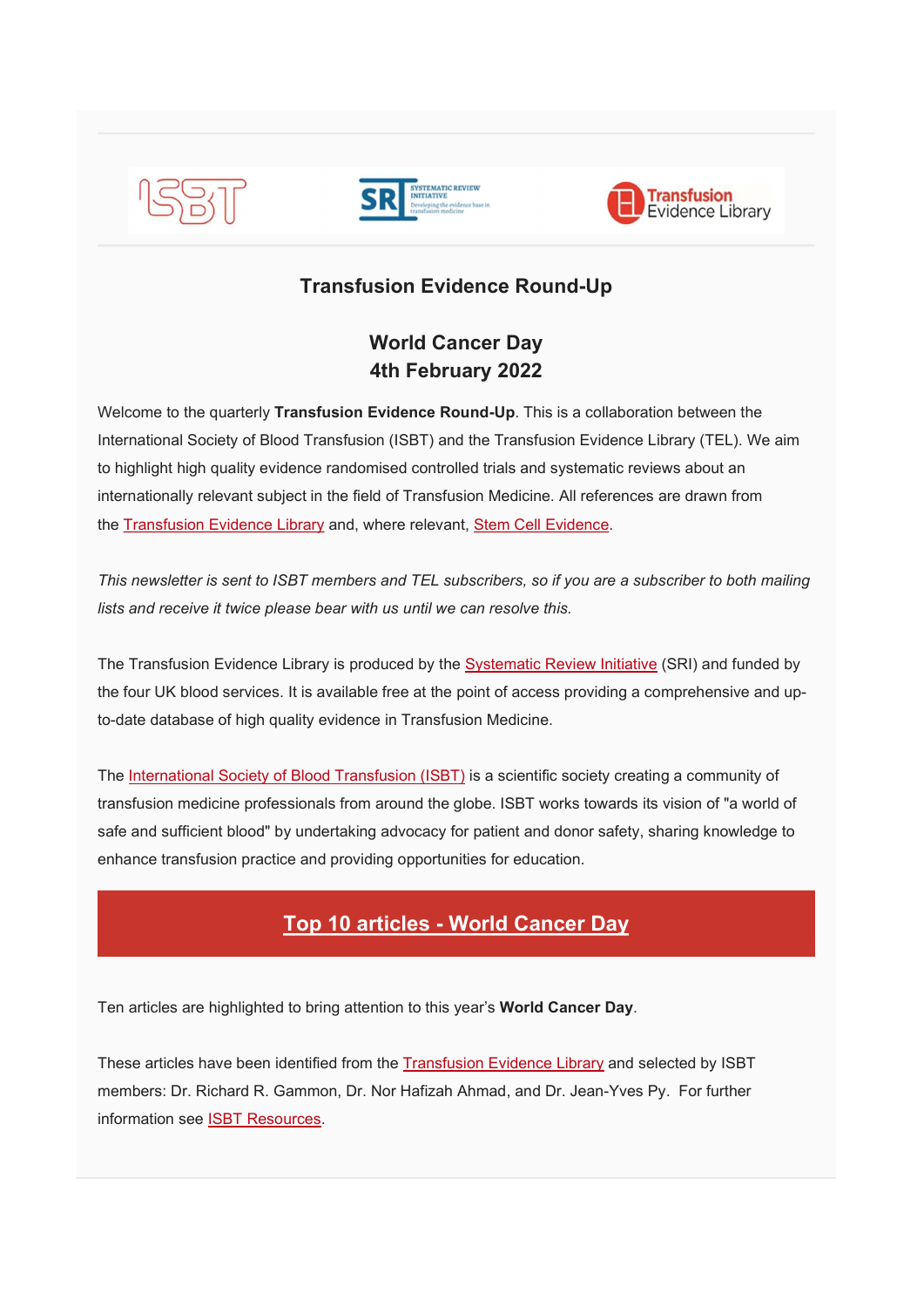## Top article

The impact of pre-operative intravenous iron on quality of life after colorectal cancer surgery: outcomes from the intravenous iron in colorectal cancer-associated anaemia (IVICA) trial. Keeler, B.D., et al. (2019). Anaesthesia

### Selected articles

Exploring the components of bleeding outcomes in transfusion trials for patients with hematologic malignancy. Balitsky, A.K., et al. (2021). Transfusion.

Management of cancer-associated anemia with erythropoiesis-stimulating agents: ASCO/ASH clinical practice guideline update. Bohlius, J., et al. (2019). Blood Advances.

Restrictive versus liberal red blood cell transfusion strategies for people with haematological malignancies treated with intensive chemotherapy or radiotherapy, or both, with or without haematopoietic stem cell support.

Estcourt, L.J., et al. (2017). The Cochrane Database of Systematic Reviews.

Development and validation of a nomogram to predict intraoperative blood transfusion for gastric cancer surgery.

Huang, H., and Cao, M., (2021). Transfusion Medicine.

Efficacy and safety of ferric carboxymaltose infusion in reducing anemia in patients receiving chemotherapy for nonmyeloid malignancies: A randomized, placebo-controlled study (IRON-CLAD). Makharadze, T., et al. (2021). American Journal of Hematology.

Red blood cell transfusions and the survival in patients with cancer undergoing curative surgery: a systematic review and meta-analysis.

Petrelli, F., et al. (2021). Surgery Today.

Liberal Versus Restrictive Red Blood Cell Transfusion Thresholds in Hematopoietic Cell Transplantation: A Randomized, Open Label, Phase III, Noninferiority Trial. Tay, J., et al. (2020). Journal of Clinical Oncology

Preoperative tranexamic acid does not reduce transfusion rates in major oncologic surgery: Results of a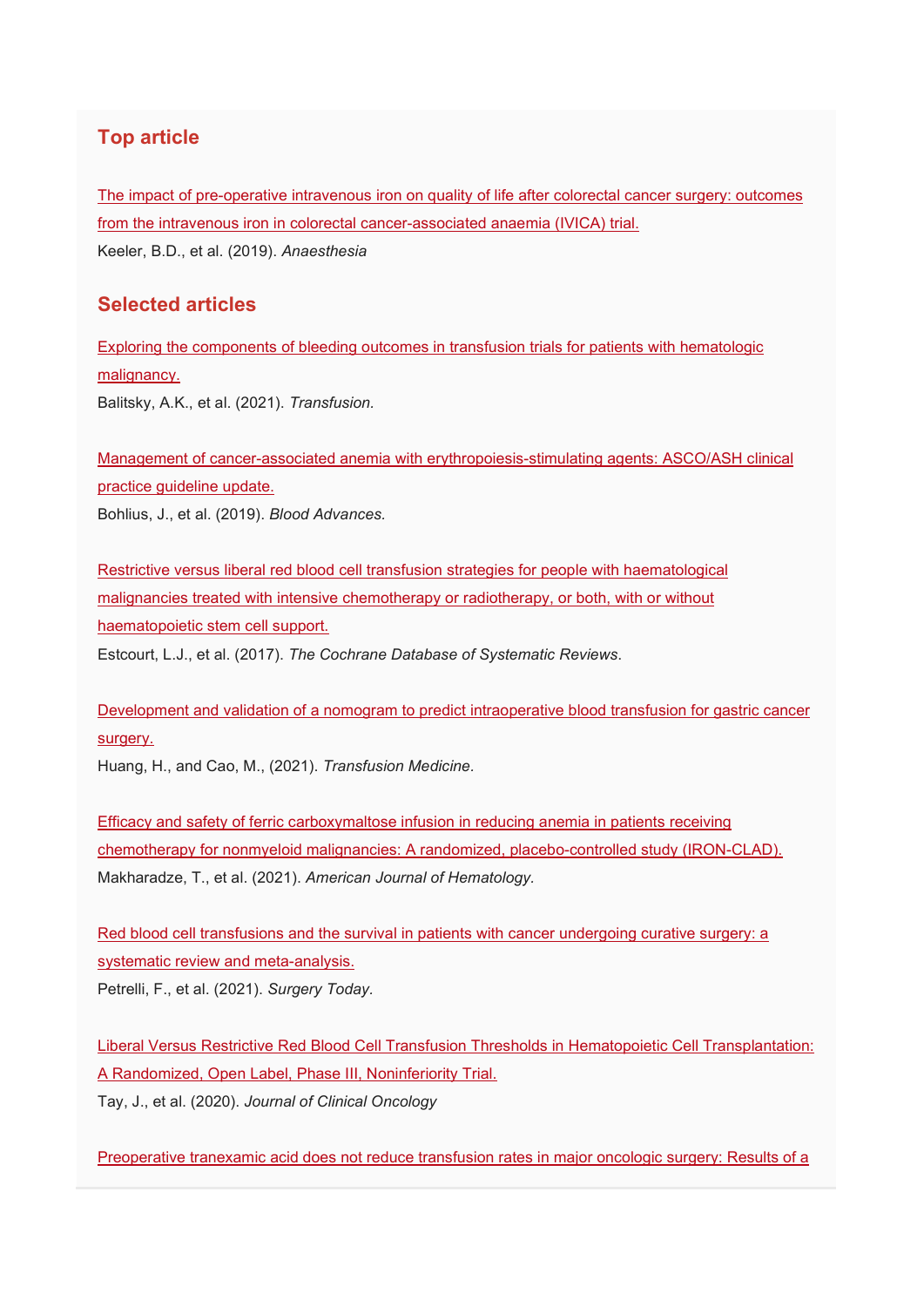#### randomized, double-blind, and placebo-controlled trial.

Wright, G.P., et al. (2020). Journal of Surgical Oncology.

Restrictive versus liberal transfusion strategies in patients with malignant neoplasm -a meta-analysis of randomized controlled trials.

Yang, X.X., et al. (2020). Transfusion and Apheresis Science.

#### Editorial Board, Transfusion Evidence Round-Up, February 2022

#### Dr. Richard R. Gammon

Dr. Gammon holds Board Certifications in Blood Banking and Transfusion Medicine as well as Clinical Pathology, and is a Medical Director for OneBlood and Transfusion Medicine Specialists in Orlando, Florida, USA. Dr. Gammon is an Assistant Professor of Pathology for the University Of Central Florida College as well as an Assistant Professor Collaborative Faculty with Department of Pathology and Cell Biology, University of South Florida. He is also chair of the AABB's Blood Banks and Transfusion Service Standards Program Unit and chair of the Transfusion Safety/Patient Blood Management Subsection. Dr. Gammon is also a member of the ISBT CCP Work Group.

#### Dr. Nor Hafizah Ahmad

Dr. Nor Hafizah Ahmad is a Transfusion Medicine Specialist who is currently the Head of Clinical Transfusion Division in National Blood Centre, Kuala Lumpur, Malaysia heading both Immunohematology and Clinical Transfusion Laboratory. She has completed her subspecialty training in Patient Blood Management/Clinical Transfusion and Immunohematology and has been regularly involved in conducting training around the country for many years in both areas. She has been appointed as the chairperson for National Rare Donor Program since 2014 and is actively involved in the implementation of Patient Blood Management and Massive Transfusion Protocol in her place. Apart from that she had also been invited as speaker in various conferences at local and national level.

#### Dr. Jean-Yves Py

Dr. Jean-Yves Py is Medical Director of a French regional blood transfusion center. He has more than 40 years experience in French blood transfusion organizations. He is Secretary- General of the French Society of Blood Transfusion, and is also a member of the ISBT working party on Donors and Donation.